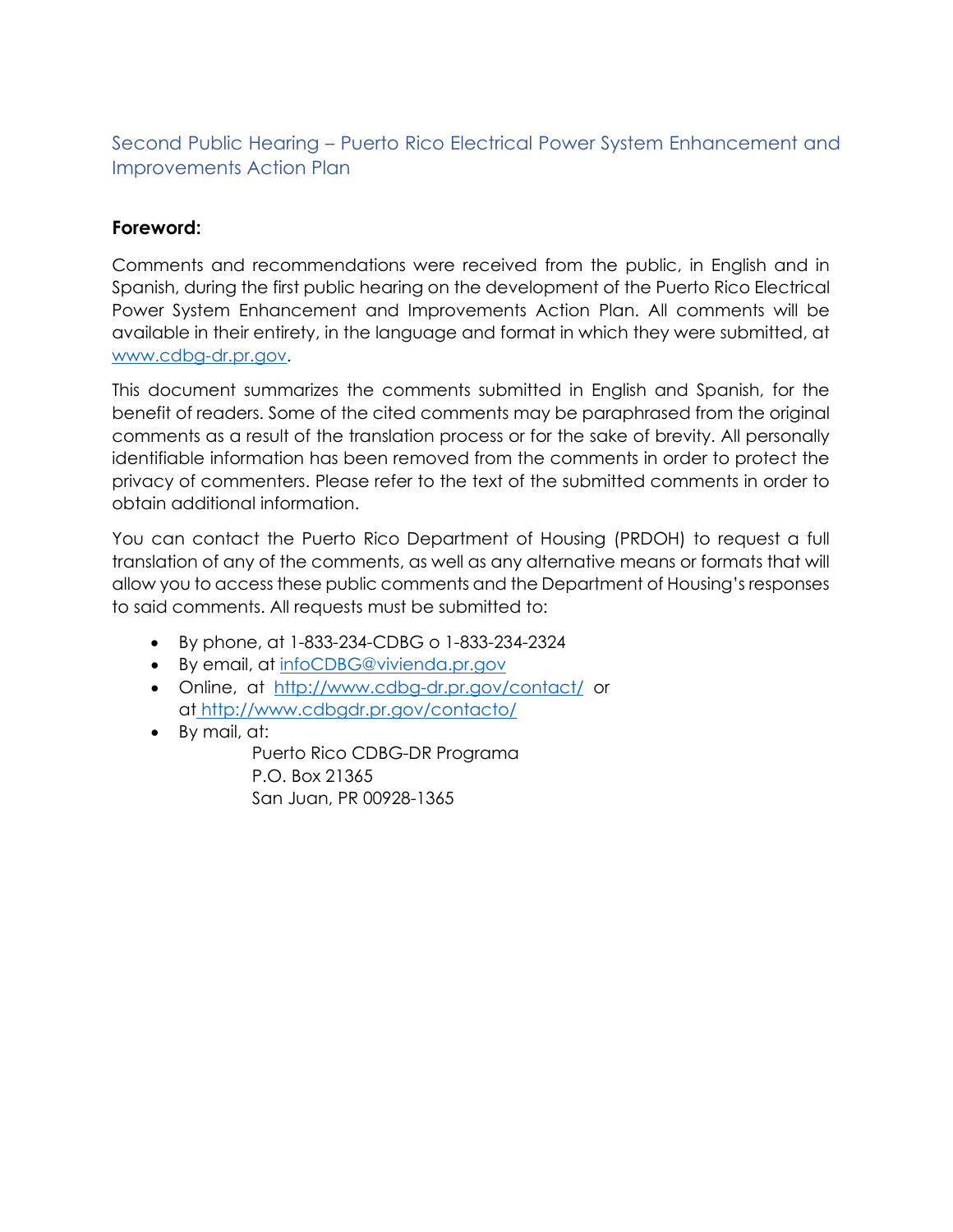## Comment: Edmin Rodriguez

*"I do not hear clearly and consistently about what help there is for us taxpayers/citizens who wish to transition to Renewable Energy. Many States are providing incentives such as credits as they relieve the burden on the electric grid. Arizona, Texas and others are examples of this. Why do we talk about PREPA and Luma when allocating funds and do not see the citizen as an important piece for the improvement of the system. See the result of resource management by these institutions which shows poor performance. FEMA will help some families that suffered great impact from hurricanes, etc. What help as incentives/credits will be given to us if we invest in Renewable Energy and how prompt and urgent is it. Funds allocated for management by the government have suffered from Diversion, Misappropriation and/or Delayed Execution. The history is there unfortunately. PR is included in the Nation's Plan for 2025 in the transformation of the Conservation and Improvement of the Energy System. We are on time to look good before this challenge. Dept of Health showed that we can and know how to do it well and as an example of it there is the COVID-19 Vaccines. What help is there and when will the citizens see a Direct aid for Renewable Energy Investment?*

*Haven't you wondered why there are so many Solar Panel companies out there making a party with the need we have? Turmoil river, fisherman's gains. It is time to distribute well the Federal Money allocated for the improvement of the electric system. More Renewable Energy in homes will ease the load on the Grid. Simple.*

*Next step: Move to the Action.*

*Thank you."*

#### PRDOH response during the public hearing:

Thank you for your comment. We agree that distributed energy and renewable resources are key to the long-term resilience of the electric grid. Regarding your recommendation on personal financial incentives for individuals and residential PV systems, we understand that this is an area that the Puerto Rico State Energy Office is exploring. We are in coordination with them and have noted and filed your comment for the record. Currently, PRDOH maintains programs to provide solar installations to disadvantaged families under the CDBG-DR and CDBG-MIT programs.

Under this award for electric system improvements, we seek to develop distributed energy projects at the community level, targeting those communities in need.

Thank you for your feedback.

#### Comment: Joe Kigin

*"We have been evaluating hurricane and earthquake recovery efforts, as well as plans for rebuilding the grid. We are confident that our consumer-operated solar products could be of great value, allowing residents affected by power outages to stay connected to rescuers, healthcare providers, family members, and businesses.*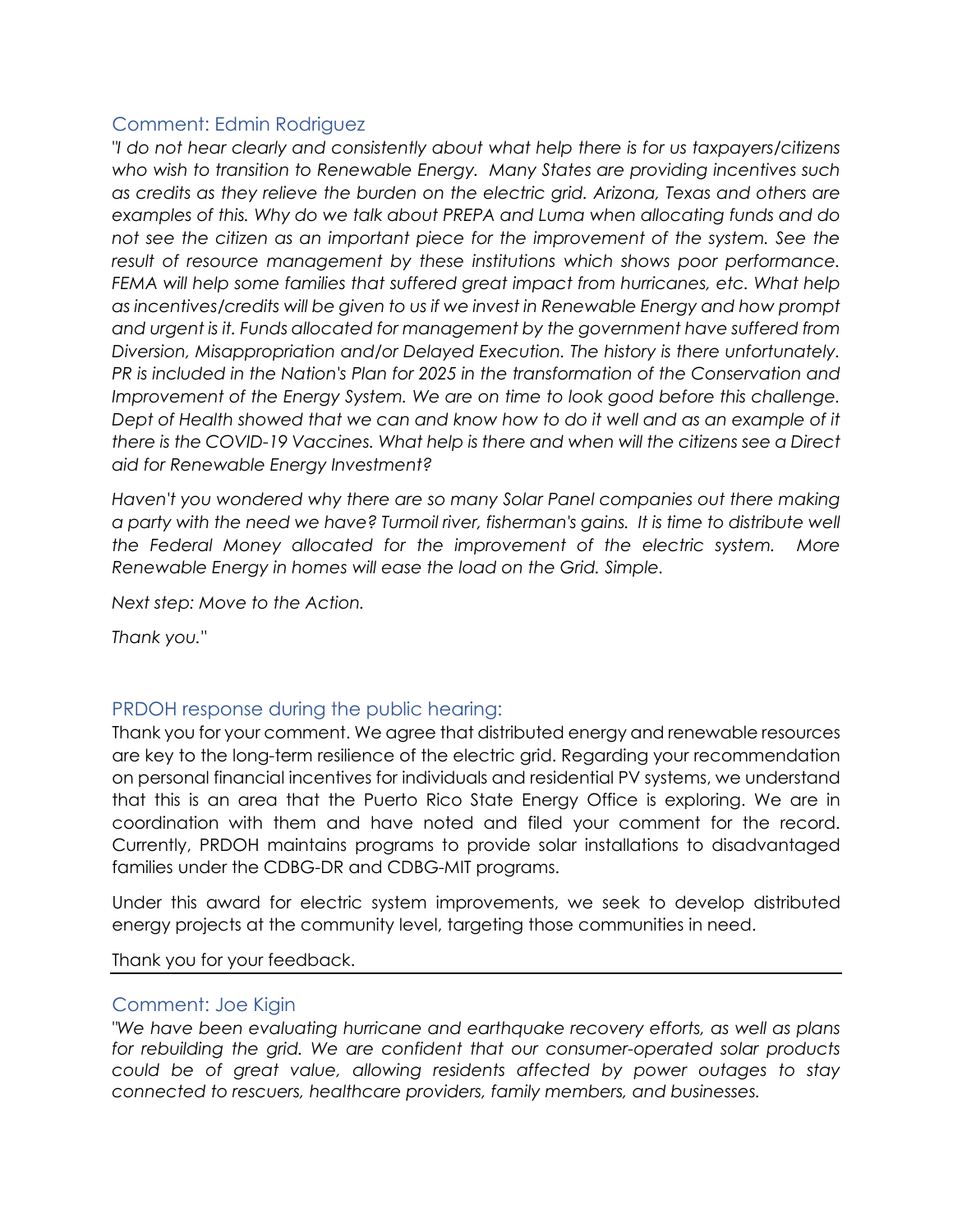*We find that HUD's waiver language allows us to use some of these funds to purchase solar energy products that could help provide immediate consumer-operated power to low-income or disadvantaged residents, especially in Puerto Rico's remote cities, during power outages."*

#### PRDOH response during the public hearing:

Thank you very much, Joe Kigin, for your participation in this second public hearing for the Puerto Rico Electrical Power System Enhancements and Improvements Action Plan. As the grantee of the CDBG-DR funds, PRDOH assumes the responsibility of monitoring the proper and efficient use of these funds, in compliance with all applicable regulations and statutes. This includes an evaluation of projects to be financed with CDBG-DR funds, to validate that these activities are within the scope allowed by HUD. Likewise, cost reasonableness will be reviewed for all activities and products to be procured.

We look forward to any additional information you may wish to provide in response to the Plan or supporting documentation you may wish to submit with your proposal. To that end, we are pleased to announce that PRDOH will be receiving and responding to public comments in response to the Plan until December 23, 2021. For more information, you may access the PRDOH CDBG-DR website, where you will find a page dedicated to this Action Plan, in addition to a form for submitting your comments. Thank you.

## Comment: Rafael Siberón Caraballo

Mr. Rafael Siberón Caraballo, a resident of Sabana Grande, sent us the following comment via email:

*"It must be extremely important that they consider undergrounding most of the island's electrical system. It is the best way to protect Puerto Rico's electrical system and update the plants that are obsolete."*

#### PRDOH response during the public hearing:

PRDOH will be evaluating proposals for projects to be awarded under these funds. Projects that propose an improvement to the grid infrastructure, such as an undergrounding project to provide resiliency to the system, may be eligible under these funds as long as the final plan includes the activity. In the meantime, we are very attentive to the need for communities to underground lines for better resiliency. An essential part of our agency's goals for this Action Plan is the development of a more resilient system, thus creating a power system less vulnerable to future natural disasters.

We appreciate Mr. Rafael Siberón Caraballo's recommendation in response to the Action Plan for the Puerto Rico Electrical System Enhancement.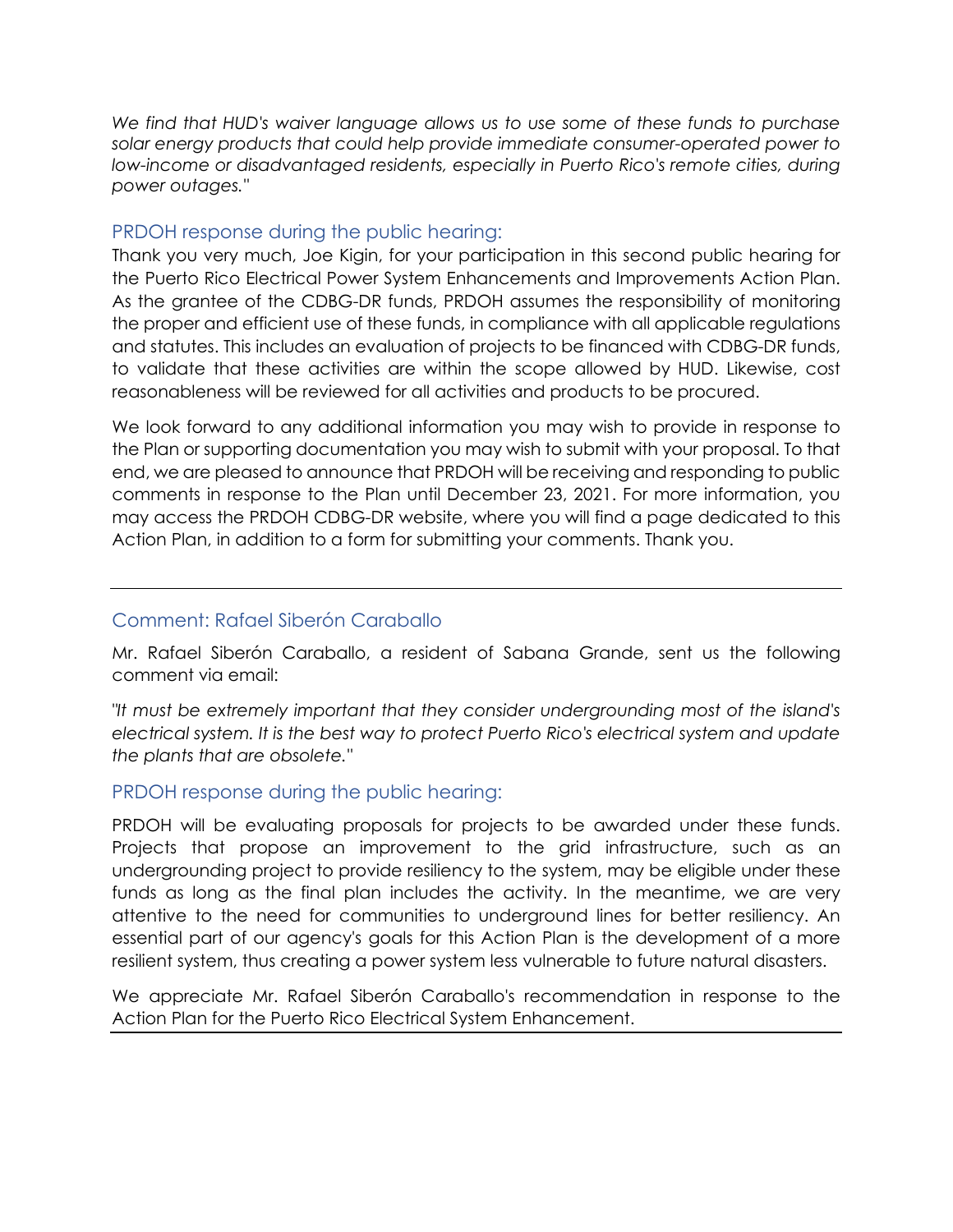# Comment: Ramon Figueroa

We received a paper submitted by a resident of Naranjito, Mr. Ramon Figueroa. He submitted the following paper via email, which I will read below:

*"Greetings. We are a group of residents of the Anones neighborhood from Naranjito. We live in a sector that is served by a communal aqueduct, and within that communal aqueduct, we have a system that is already independent. As for the electric service, we manage the 'pumping' during daylight hours and we have the capacity to serve 280 families. We have thought that in the same way, we could take over several sectors within these municipal properties, which also serve their neighbors with a communal aqueduct. Being this dynamic, we dare to say that it is possible to have a system, not only of water but of energy, that supplies the periphery that serves the neighborhoods of Quebradillas, Barranquitas, Palomas, Comerio, Doña Elena, Anones, Naranjito, Selva Arriba, Naranjito and part of Corozal, in a substation of what belonged to the old Electric Energy Authority and that very easily could be annexed with the intervention of the photovoltaic systems, batteries, and generators. This opens the opportunity to create a small network, which is the maximum aspiration to be able to control the electric service and drinking water. The system is available for you to observe. Thank you, very much and good afternoon."*

## PRDOH response during the public hearing:

Thank you, Mr. Figueroa, for your comment. We admire the work and dedication of your community to bring clean water to all of its residents.

PRDOH recognizes the opportunity to align the use of these funds with community resiliency projects such as the one you mention. This could be accomplished with projects that promote the development of renewable energy systems, as well as the creation of microgrids that would address the needs of certain disadvantaged sectors. Your comment will be taken into consideration and will be filed and posted on the PRDOH CDBG-DR webpage.

I take this opportunity to mention that there is a sub-program under the CDBG-MIT funds that seeks to address energy and water resiliency needs for community facilities. Mr. Figueroa, I invite you to visit the CDBG-MIT website, which is accessible from the CDBG-DR Puerto Rico home page and read about the program entitled "COMMUNITY ENERGY AND WATER RESILIENCE INSTALLATION PROGRAM" which we call CEWRI. This program is about to begin, so it is a good opportunity for you to explore the program information we will have available and sign up for notifications.

### Commnet: Alison Plumey Diaz *"Greetings,*

*I would like to ask if there is any assistance for those non-profits that have adopted a school. I am involved in two non-profits that hold meetings at a rescued school, and power is limited. I have been looking for the opportunity to rescue one as well, to provide*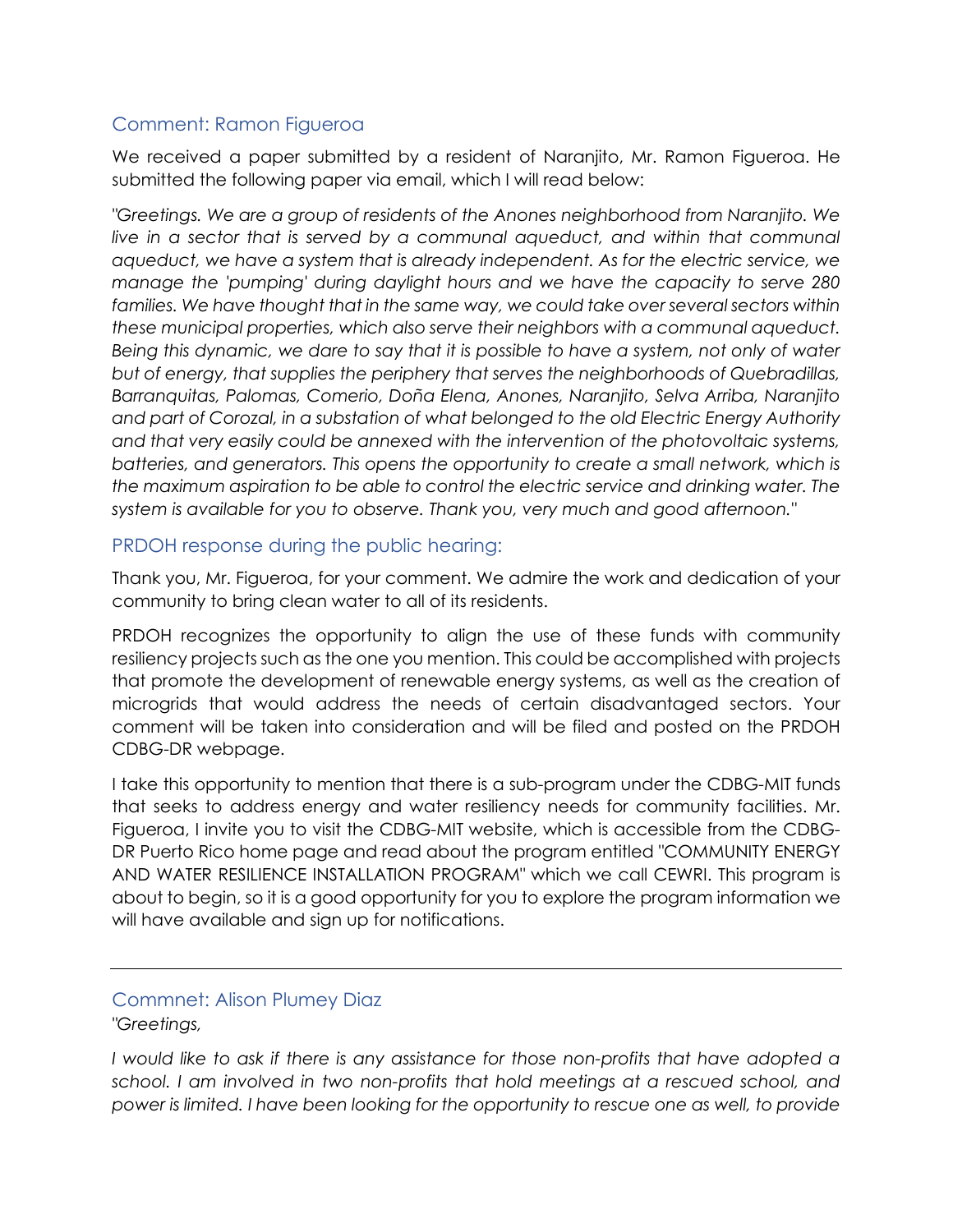*safe services for communities and entities, as well as Puerto Rico search and rescue, and other first responders. That being said, I'm wondering if you have an agreement with the USDA or if there is a way to acquire subsidized power for a rescued school and the organizations involved in it."*

#### PRDOH response during the public hearing:

Thank you very much, Alison Plumey Diaz, for your participation in this public hearing.

Non-profit entities may be eligible as subrecipients of CDBG-DR funds for the optimization of Puerto Rico's electric grid. The Electric Power Reliability and Resiliency Program (ER2) will assist projects focused on providing reliability and resiliency of the electric power system.

We encourage you to stay tuned to the PRDOH CDBG-DR website for more information. We are currently in the Action Plan development stage. Once approved by HUD, all the processes for participation will be in the Program Guidelines. Once developed, these will be posted on the website.

#### Comment: Javier Rúa-Jovet

*"How can they be budgeting \$1 billion of this budget (that must be used within 6 years), for FEMA projects that will take much longer than 6 years?*

*SESA requests that 100% of these CDBG energy funds be directed toward their intended purpose, and not directed to matching funds.*

*Alternatively, if any portion of these funds is directed toward a match, then SESA requests and urges that \$0 be budgeted in matching funds for projects that are outside of the 6 year period for this budget."*

#### PRDOH response during the public hearing:

Thank you for your comment, Mr. Rúa. CDBG-DR funds for electric power system improvements may be used to cover the matching requirement if they are used to carry out an activity eligible under the CDBG-DR Program and allowable under the Federal Register Notice. This includes Public Assistance and other grants administered by FEMA. The action plan includes the Electric Grid Rehabilitation and Reconstruction Cost Sharing Program (ER1). This program promotes cost matching to maximize the utilization of funds and achieve systematic improvements in a holistic manner. The six-year period has been established by HUD through the Federal Register Notice. However, the Housing Department will be working proactively, hand-in-hand with HUD and the federal agency members of the Energy Technical Coordination Team (known as the TCT) to monitor the progress of the program and maximize the use of funds.

We appreciate the participation of the Private Sector in this action plan development process.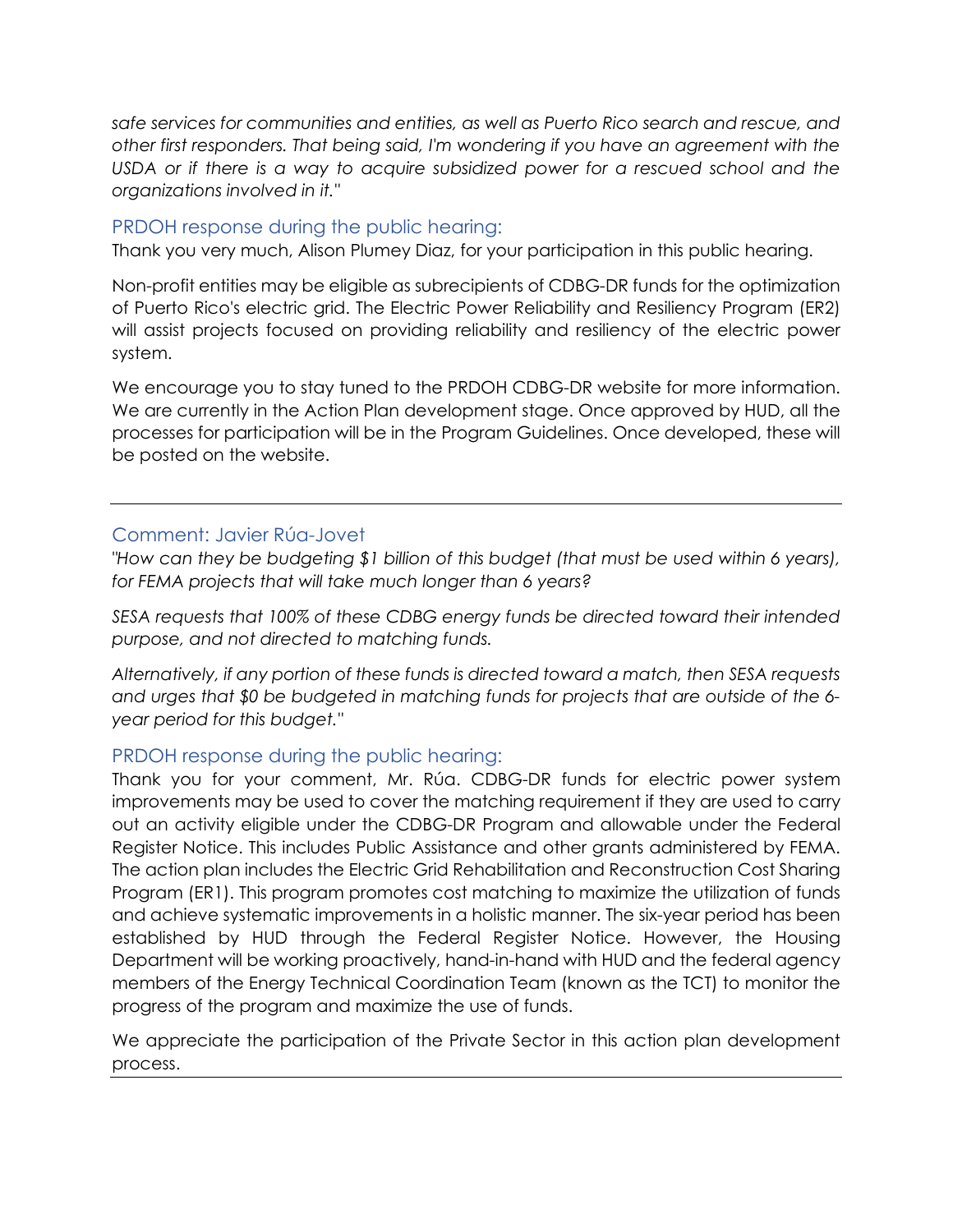# Comment: Carmen Canales

*"Being a tropical island, when will there be a renewable energy system accessible to the citizens?"*

## PRDOH response during the public hearing:

PRDOH recognizes the importance of developing activities that promote the development of renewable energy sources. Under this action plan, projects to reduce the impact of climate change, such as those using renewable energy sources, could be subsidized. Given the reality of living on a tropical island, prone to an annual hurricane season, it is imperative that projects supported with these funds enhance the system to make it resilient to future weather events.

Thank you, Ms. Carmen Canales, for your participation in this public hearing. We invite you to stay tuned to the project development process under this Plan.

#### Comment: Sheila Algarin

*"1) PREPA and LUMA have been very inefficient in handling complaints about significantly tilted power poles as a consequence of Hurricanes Irma or Maria after four years. Do they have a plan or do they plan to create and implement a strategy to straighten or replace the significantly tilted or about to fall down power poles in urban residential areas in the Action Plan on the Optimization of the Puerto Rico Electric Grid?* 

*2) The government has not told the public whether or not LUMA will be legally responsible for damages to residences or residents caused by significantly tilted power poles that may fall under a seismic effect or otherwise. Will they discuss that in the Puerto Rico Grid Optimization Action Plan?"*

#### PRDOH response during the public hearing:

Thank you very much, Ms. Algarin for your question. The electrical system improvements contemplated in the Federal Register Notice for these CDBG-DR funds include repairs to transmission and distribution lines, so this is an eligible activity under the Action Plan that could be included in the project proposals to be funded with these funds. In addition, damage to power poles must have been considered by FEMA in its damage assessment to determine its funding allocation. For details on the other types of projects and activities eligible under the Energy Action Plan, please visit our website at https://cdbg-dr.pr.gov. Thank you for your interest in this public hearing and the CDBG-DR funds.

# Comment: Wilmari Pizarro Oquendo

*"Help for light and water rent"*

#### PRDOH response:

Vivienda is glad to receive your comments for this second public hearing on the Puerto Rico Electrical Systems Enhancement and Improvements Action Plan. By directing these funds for grid improvements, we hope to strengthen and improve the infrastructure and efficiency of these energy systems, which could result in more affordable electric service rates for the Island's citizens.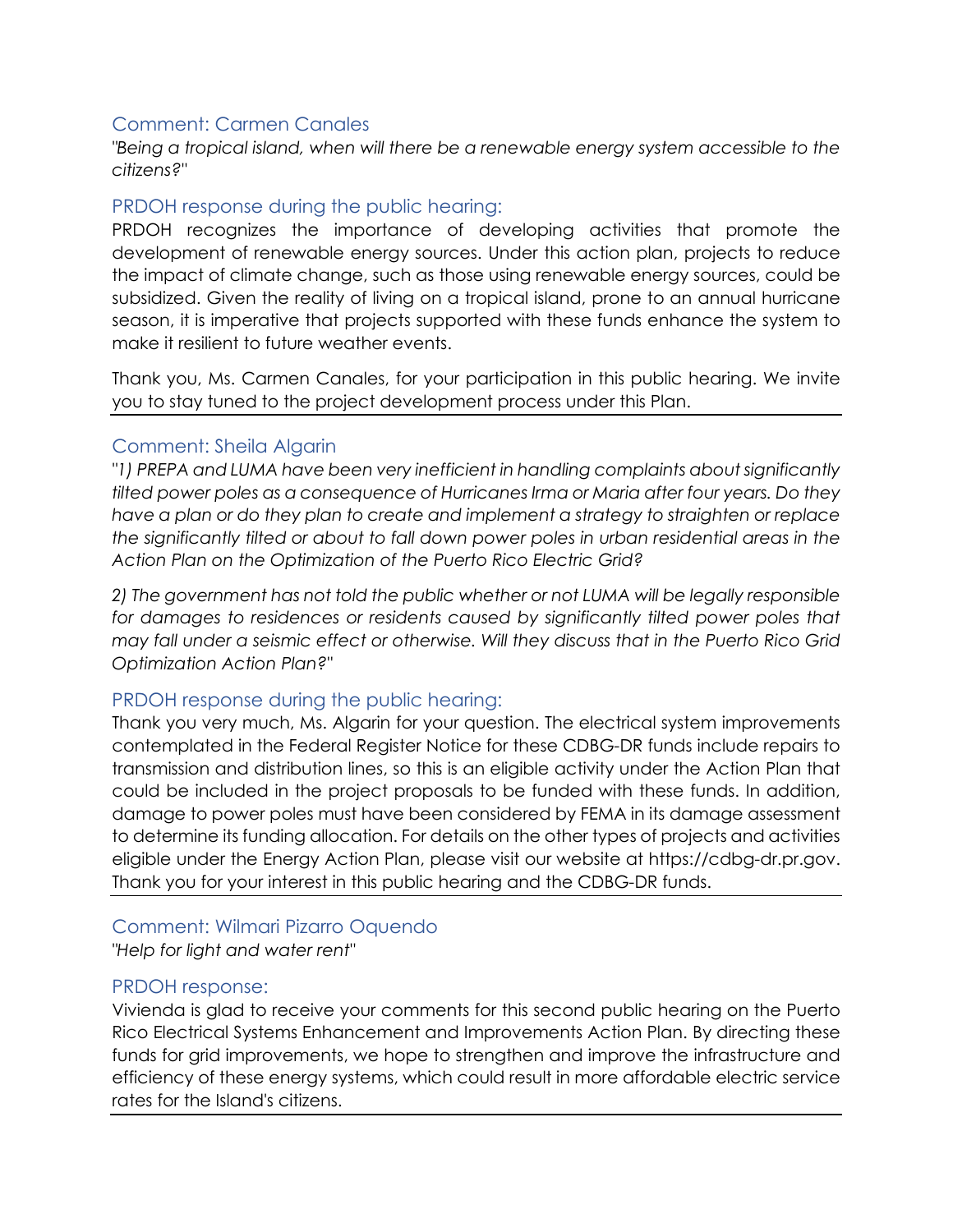# Comment: Elvis Pagán

*"Hello, my name, Elvis Pagán I have a small business barbershop, I solicited 1year ago the first aid for businesses that suffered from hurricane María and still nothing. propose that those funds are to help businesses stay contributing to the country that expedite the process and give you the help to be able to continue operating here in the country."*

#### PRDOH response:

Thank you, Mr. Elvis Pagán, for your participation during this second public hearing on the Electrical Systems Enhancement and Improvements Action Plan. PRDOH recognizes that the local business sector was drastically affected by Hurricanes Irma and Maria. As stated in the Action Plan, funds from this Plan are directed towards improvements to the electric grid, which could help businesses obtain more resilient electric power services. This would help reduce business vulnerability to future natural disasters, as well as the opportunity to provide their services in an area where electric service is continuous and reliable.

However, we wish to inform you that we currently have in operation the Small Business Financing (SBF) Program, which provides financial assistance to those small businesses in Puerto Rico that were affected by Hurricanes Irma and Maria. For more information on the SBF Program, please access the following link: https://cdbgdr.pr.gov/download/programa-de-financiamiento-para-pequenas-empresas-2/ (Spanish) and https://cdbg-dr.pr.gov/en/download/small-business-financing-program-2/ (English).

# Comment: Anthony Figueroa

*"Help for the home"*

#### PRDOH response:

We appreciate your participation in the process of developing the Action Plan for the Electrical Systems Enhancement and Improvements. Funds from this Plan will be directed to projects that propose improvements to the infrastructure, efficiency, and service of electric energy throughout the Island.

However, Housing is currently operating the Homebuyer Direct Assistance (HBA) Program, which provides assistance to low- and moderate-income (LMI) and urgent need (UN) persons affected by Hurricanes Irma and Maria who wish to purchase a primary residence. Also in operation is the Repair, Reconstruction or Relocation Program (R3 Program), which assists those homeowners whose homes sustained damage incurred by Hurricanes Irma and/or Maria. For more information on available projects and your possibility of receiving assistance through one of these, please access the PRDOH CDBG-DR webpage. There you will have access to the guidelines and policies governing these Programs and their respective eligible activities.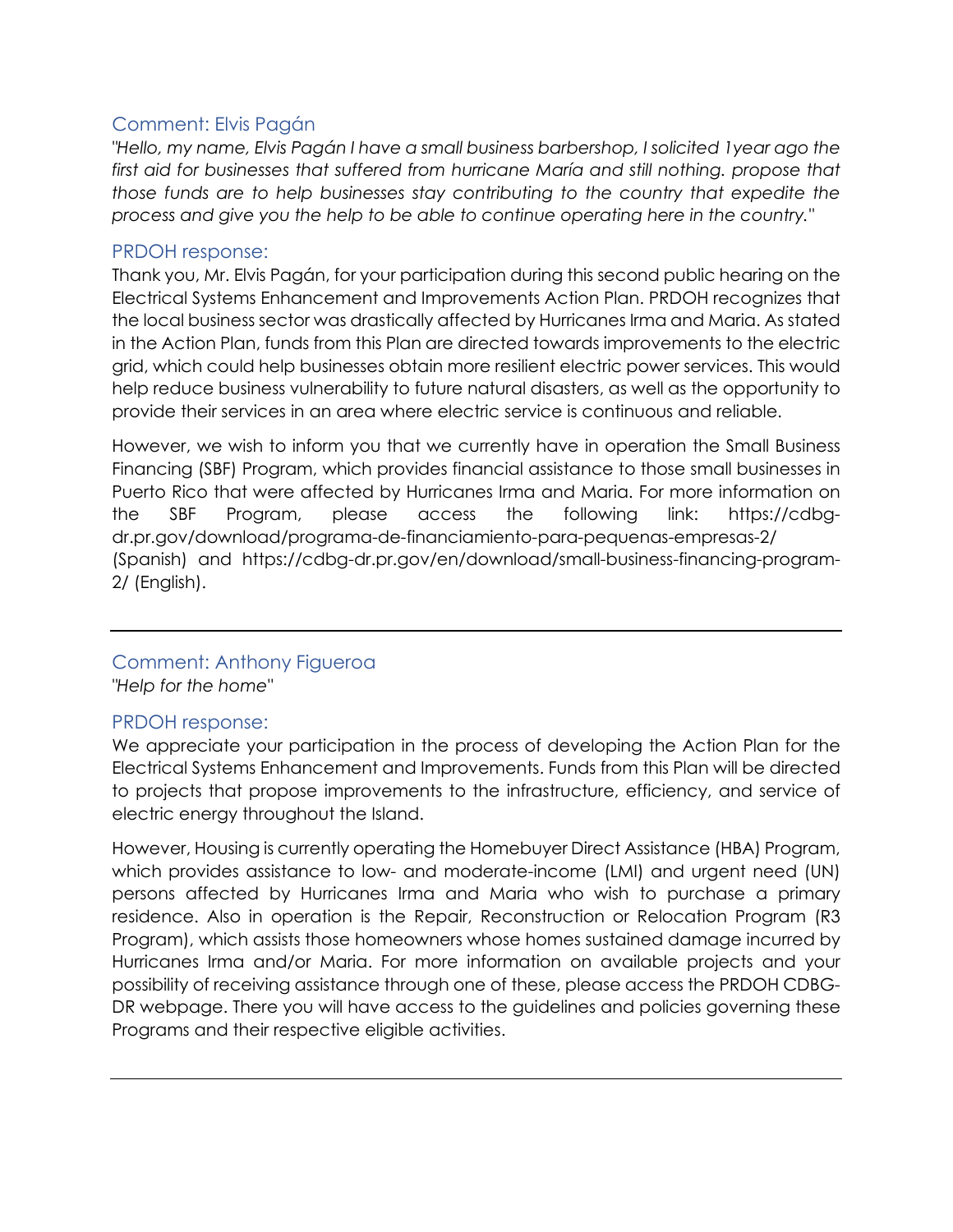## Comment: Marilin Vargas

*"I only wanted help since I need to know about R-3 because I lost my home in hurricane Maria and I live with my uncle since the hurricane to see if you can build my house and help me. I went to the office in Aguadilla and they told me that there were no funds thanks"*

#### PRDOH response:

PRDOH laments your situation. Currently, the Home Repair, Reconstruction, or Relocation (R3) Program has closed application intake due to reaching its capacity for available funding. However, PRDOH has made available a form where citizens can enter their information in order to be notified of future R3 opportunities to apply if additional funding becomes available. Furthermore, the CDBG-DR program will notify of other programs that may be of benefit as future programs are launched. It is important to clarify that this subscription does not constitute a waiting list or any sort of prioritization since all individuals who submit their information will be similarly notified of future opportunities. This form is available in Spanish and English at: <https://cdbg-dr.pr.gov/iframes/notifications.html>

To obtain information about the R3 Program and its eligibility requirements, you may refer to the Program Guidelines, available in Spanish and English at: [https://cdbg](https://cdbg-dr.pr.gov/download/programa-de-reparacion-reconstruccion-o-reubicacion/)[dr.pr.gov/download/programa-de-reparacion-reconstruccion-o-reubicacion/](https://cdbg-dr.pr.gov/download/programa-de-reparacion-reconstruccion-o-reubicacion/) (Spanish) and [https://cdbg-dr.pr.gov/en/download/home-repair-reconstruction-or-relocation](https://cdbg-dr.pr.gov/en/download/home-repair-reconstruction-or-relocation-program/)[program/](https://cdbg-dr.pr.gov/en/download/home-repair-reconstruction-or-relocation-program/) (English).

# Comment: Eduardo Colon

*"Replacement of power lines"*

#### PRDOH response:

Thank you for your participation. The projects to be funded under this Plan have not yet been selected since the program design is still under development. However, projects that involve the replacement of power lines may be eligible for assistance under this Action Plan, as long as the project complies with HUD's regulations, as well as local and federal laws, including applicable renewable energy and decarbonization goals.

To stay up-to-date on any information or updates related to this Action Plan, please visit the Plan's webpage at:<https://cdbg-dr.pr.gov/en/power-grid-action-plan/> (English) or <https://cdbg-dr.pr.gov/plan-de-accion-de-red-de-energia/> (Spanish).

Comment: Ecotaxipr LLC *"Ecotaxipr Solar Transport"*